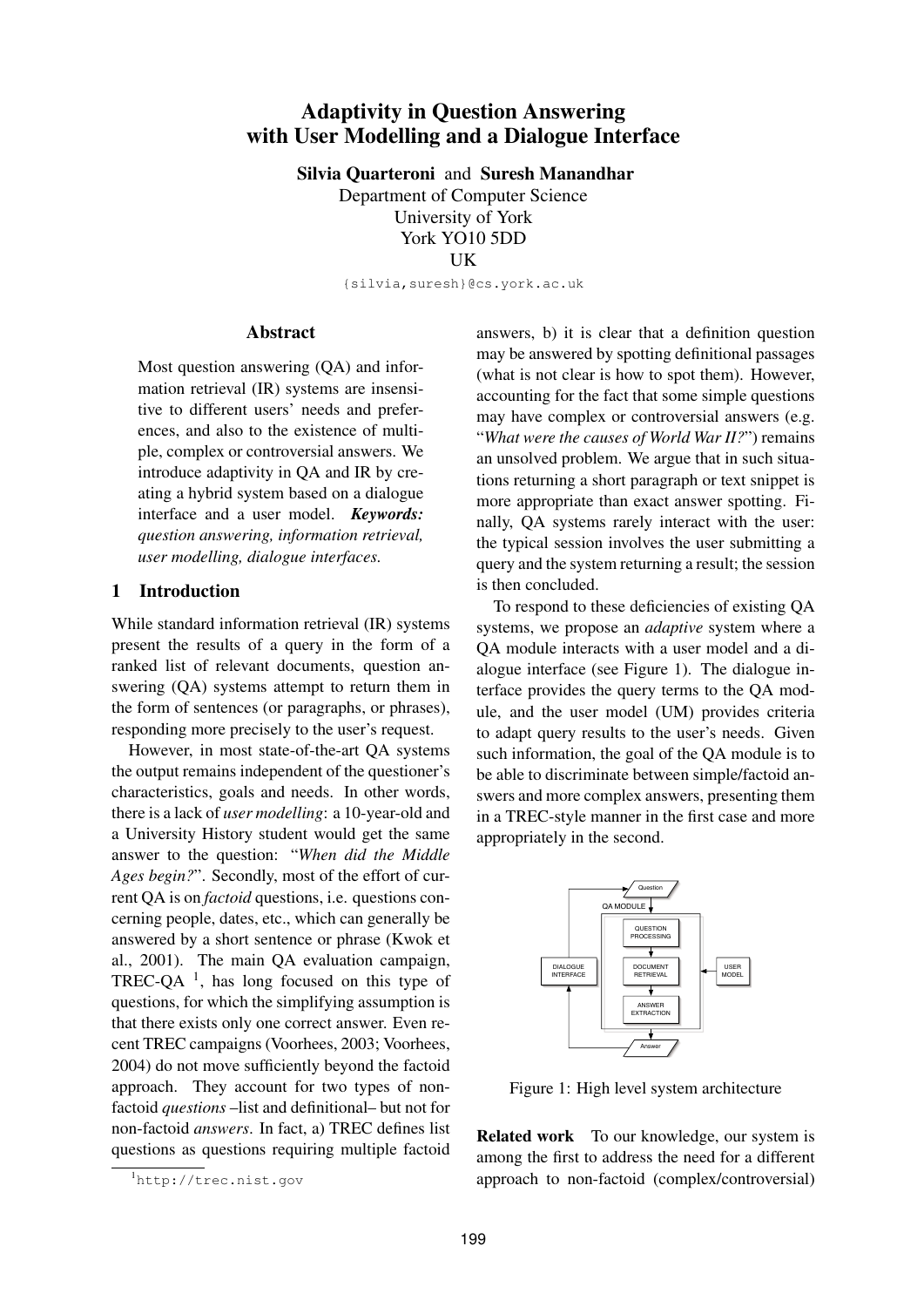*answers*. Although the three-tiered structure of our QA module reflects that of a typical webbased QA system, e.g. MULDER (Kwok et al., 2001), a significant aspect of novelty in our architecture is that the QA component is supported by the user model. Additionally, we drastically reduce the amount of linguistic processing applied during question processing and answer generation, while giving more relief to the post-retrieval phase and to the role of the UM.

# **2 User model**

Depending on the application of interest, the UM can be designed to suit the information needs of the QA module in different ways. As our current application, YourQA<sup>2</sup>, is a learning-oriented, webbased system, our UM consists of the user's:

1) age range,  $a \in \{7 - 11, 11 - 16, adult\};$ 

2) reading level,  $r \in \{poor, medium, good\};$ 

3) webpages of interest/bookmarks, w.

Analogies can be found with the SeAn (Ardissono et al., 2001) and SiteIF (Magnini and Strapparava, 2001) news recommender systems where age and browsing history, respectively, are part of the UM. In this paper we focus on how to filter and adapt search results using the reading level parameter.

# **3 Dialogue interface**

The dialogue component will interact with both the UM and the QA module. From a UM point of view, the dialogue history will store previous conversations useful to construct and update a model of the user's interests, goals and level of understanding. From a QA point of view, the main goal of the dialogue component is to provide users with a friendly interface to build their requests. A typical scenario would start this way:

*— System: Hi, how can I help you?*

*— User: I would like to know what books Roald Dahl wrote.* The query sentence *"what books Roald Dahl wrote"*, is thus extracted and handed to the QA module. In a second phase, the dialogue module is responsible for providing the answer to the user once the QA module has generated it. The dialogue manager consults the UM to decide on the most suitable formulation of the answer (e.g. short sentences) and produce the final answer accordingly, e.g.:

*— System: Roald Dahl wrote many books for kids and adults, including: "The Witches", "Charlie and the Chocolate Factory", and "James and the Giant Peach".*

# **4 Question Answering Module**

The flow between the three QA phases – question processing, document retrieval and answer generation – is described below (see Fig. 2).

### **4.1 Question processing**

We perform query expansion, which consists in creating additional queries using question word synonyms in the purpose of increasing the recall of the search engine. Synonyms are obtained via the WordNet  $2.0<sup>3</sup>$  lexical database.



Figure 2: Diagram of the QA module

# **4.2 Retrieval**

**Document retrieval** We retrieve the top 20 documents returned by Google<sup>4</sup> for each query produced via query expansion. These are processed in the following steps, which progressively narrow the part of the text containing relevant information.

**Keyphrase extraction** Once the documents are retrieved, we perform keyphrase extraction to determine their three most relevant topics using Kea (Witten et al., 1999), an extractor based on Naïve Bayes classification.

**Estimation of reading levels** To adapt the readability of the results to the user, we estimate the reading difficulty of the retrieved documents using the Smoothed Unigram Model (Collins-Thompson and Callan, 2004), which proceeds in

<sup>2</sup>http://www.cs.york.ac.uk/aig/aqua

<sup>3</sup>http://wordnet.princeton.edu

<sup>4</sup>http://www.google.com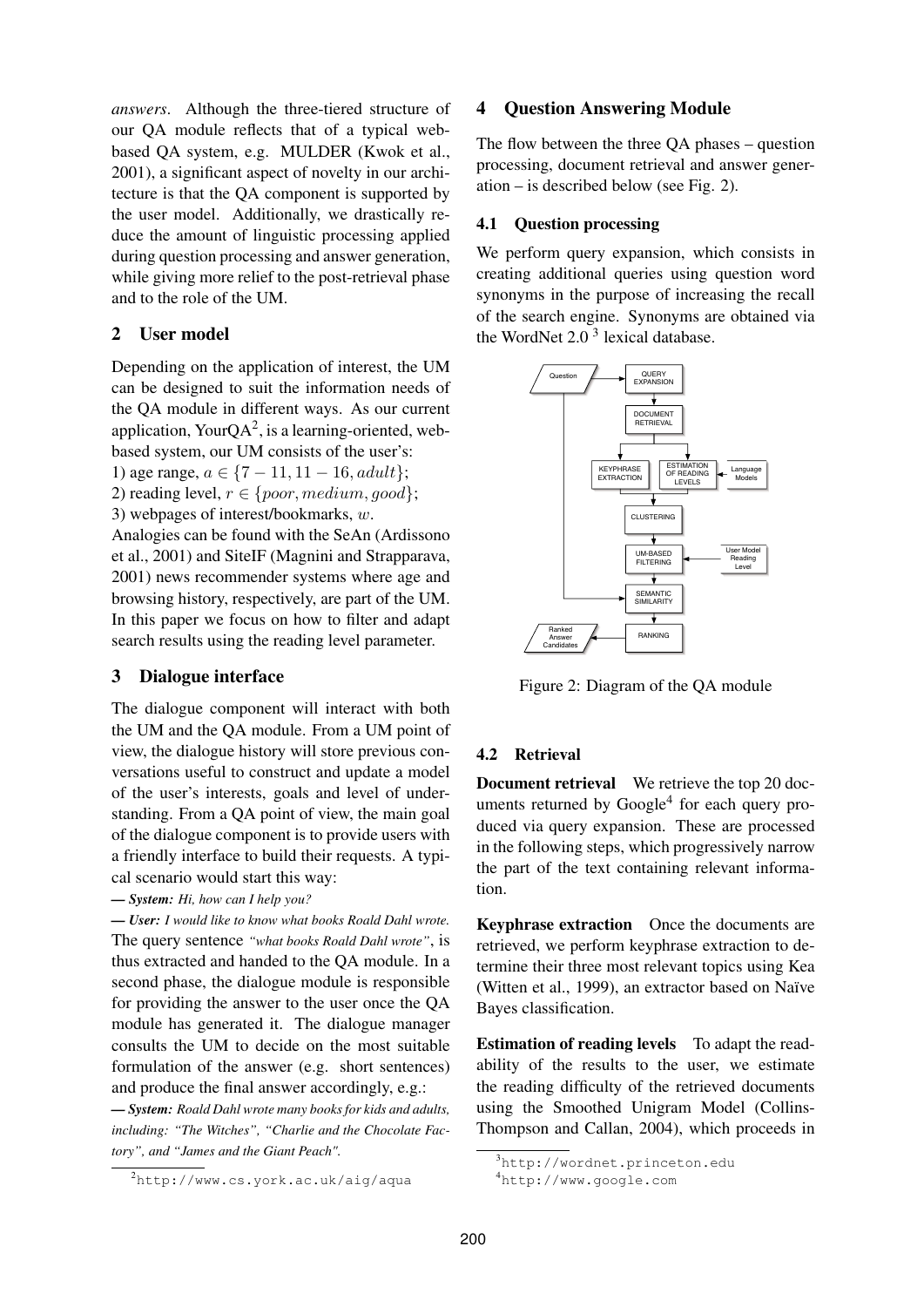two phases. 1) In the training phase, sets of representative documents are collected for a given number of reading levels. Then, a unigram language model is created for each set, i.e. a list of *(word stem, probability)* entries for the words appearing in its documents. Our models account for the following reading levels: poor (suitable for ages 7– 11), medium (ages  $11-16$ ) and good (adults). 2) In the test phase, given an unclassified document D, its estimated reading level is the model  $lm_i$ maximizing the likelihood that  $D \in l m_i^5$ .

**Clustering** We use the extracted topics and estimated reading levels as features to apply hierarchical clustering on the documents. We use the WEKA (Witten and Frank, 2000) implementation of the Cobweb algorithm. This produces a tree where each leaf corresponds to one document, and sibling leaves denote documents with similar topics and reading difficulty.

#### **4.3 Answer extraction**

In this phase, the clustered documents are filtered based on the user model and answer sentences are located and formatted for presentation.

**UM-based filtering** The documents in the cluster tree are filtered according to their reading difficulty: only those compatible with the UM's reading level are retained for further analysis<sup>6</sup>.

**Semantic similarity** Within each of the retained documents, we seek the sentences which are semantically most relevant to the query by applying the metric in (Alfonseca et al., 2001): we represent each document sentence  $p$  and the query q as word sets  $\mathcal{P} = \{pw_1,\ldots,pw_m\}$  and  $\mathcal{Q} =$  ${qw_1, \ldots, qw_n}$ . The distance from p to q is then  $dist_q(p) = \sum_{1 \leq i \leq m} min_j [d(pw_i, qw_j)],$  where  $d(pw_i, qw_j)$  is the word-level distance between  $pw_i$  and  $qw_j$  based on (Jiang and Conrath, 1997).

**Ranking** Given the query q, we thus locate in each document D the sentence  $p^*$  such that  $p^* = argmin_{p \in D}[dist_q(p)];$  then,  $dist_q(p^*)$  becomes the document score. Moreover, each cluster is assigned a score consisting in the maximal score of the documents composing it. This allows to rank not only documents, but also clusters, and present results grouped by cluster in decreasing order of document score.

**Answer presentation** We present our answers in an HTML page, where results are listed following the ranking described above. Each result consists of the title and clickable URL of the originating document, and the passage where the sentence which best answers the query is located and highlighted. Question keywords and potentially useful information such as named entities are in colour.

#### **5 Sample result**

We have been running our system on a range of queries, including factoid/simple, complex and controversial ones. As an example of the latter, we report the query *"Who wrote the Iliad?"*, which is a subject of debate. These are some top results: — UMgood: *"Most Classicists would agree that, whether*

*there was ever such a composer as "Homer" or not, the Homeric poems are the product of an oral tradition [. . . ] Could the Iliad and Odyssey have been oral-formulaic poems, composed on the spot by the poet using a collection of memorized traditional verses and phases?"*

— UMmed: *"No reliable ancient evidence for Homer – [. . . ] General ancient assumption that same poet wrote Iliad and Odyssey (and possibly other poems) questioned by many modern scholars: differences explained biographically in ancient world (e g wrote Od. in old age); but similarities could be due to imitation."*

— UMpoor: *"Homer wrote The Iliad and The Odyssey (at least, supposedly a blind bard named "Homer" did)."* In the three results, the problem of attribution of the *Iliad* is made clearly visible: document passages provide a context which helps to explain the controversy at different levels of difficulty.

#### **6 Evaluation**

Since YourQA does not single out one correct answer phrase, TREC evaluation metrics are not suitable for it. A user-centred methodology to assess how individual information needs are met is more appropriate. We base our evaluation on (Su, 2003), which proposes a comprehensive search engine evaluation model, defining the following metrics: *1. Relevance*: we define strict precision  $(P_1)$  as the ratio between the number of results rated as relevant and all the returned results, and loose pre-

<sup>&</sup>lt;sup>5</sup>The likelihood is estimated using the formula:

 $L_{i,D} = \sum_{w \in D} C(w, D) \cdot log(P(w|lm_i))$ , where w is a word in the document,  $C(w, d)$  is the number of occurrences of w in D and  $P(w|lm_i)$  is the probability with which w occurs in  $lm_i$ 

<sup>&</sup>lt;sup>6</sup>However, if their number does not exceed a given threshold, we accept in our candidate set part of the documents having the next lowest readability – or a medium readability if the user's reading level is low